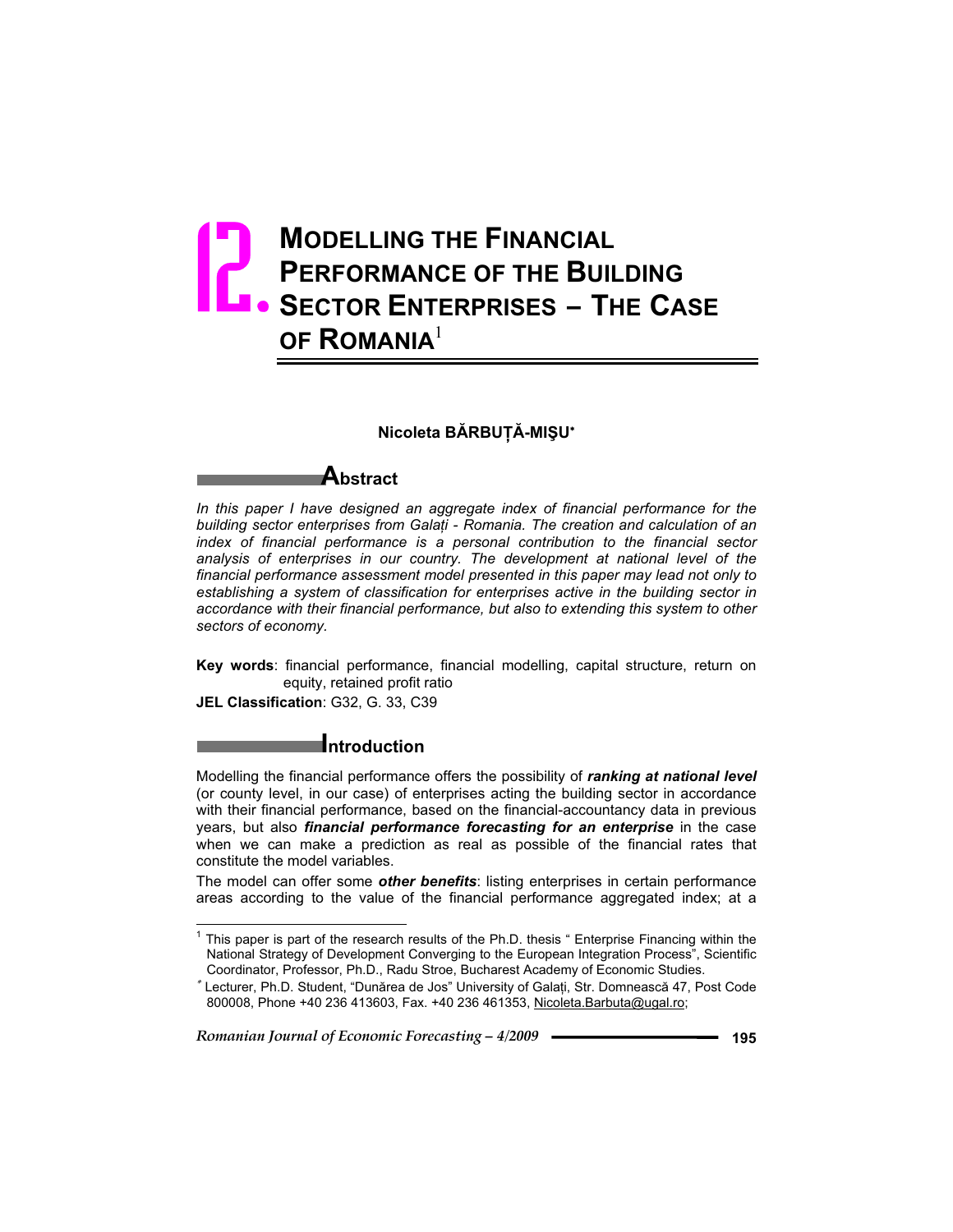certain moment, the management of the enterprise can take decisions related to the activity, investments, financing etc., according to the values of the financial performance index; starting from a sought level of financing rates that constitute the model variables, the enterprise management can timely acknowledge the performance level their enterprise will take, and can take corresponding decisions.

In order to model the financial performance we used the **score method**, which has wide practical applications in bankruptcy prediction, and which entails finding a linear combination of financial rates (the Z function) thus allowing for the separation of bankrupting enterprises from those that face no financial problems. The general form

of this function is  $\,Z = \sum a_i \!\times\! X_i$ *n*  $Z = \sum_{i=1}^{n} a_i \times X$  $=1$ , where:  $a_i$  = weighting coefficient for financial ratio

 $X_i$ ;  $X_i$  = financial ratio *i* and *i* = number of financial ratios used,  $i = 1 \div n$ .

According to the Z scoring resulted for an enterprise, it is registered within a certain area of risk. Thus, we may say that the **score** is a method of external diagnosis that consists in measuring and interpreting the risk to which the investor, the creditor of the enterprise, is exposed at, and is also faced by the enterprise as a system in its future activity. It is based on a value judgment which combines a linear group of financial rates or significant variables.

The problem that needs a solution within this context is the one concerning the significance of parameters, in accordance with the specific interest of the information user. The scoring function pertains to the preventive intervention, having the character of a predictive tool (Anghel, 2002). Thus, the score constitutes itself a barometer of the economic-financial status of the enterprise, a tool which is at the disposal of shareholders and of the enterprise management alike.

The model presented in this paper is in fact a pilot model designed for a small group of enterprises, which will be subsequently developed and extended to the national level in a research grant.

For elaborating the financial performance model for building sector enterprises from Galati followed the next stages:

**a.** *Compiling the database necessary for the case study*, which in its turn entails: scientific documentation on the score method; establishing the conditions to be met by enterprises so as to be included in the initial sample; selection of the sample enterprises in accordance with the established conditions; collecting data for compiling the database (*Section 1*);

**b.** *Hierarchy of the building sector enterprises in accordance with their financial performance*, on the basis of 8 rates, calculated with the assistance of the data collected from the initial sampled enterprises, so as to isolate the performant enterprises from the non-performant ones (*Section 2*);

**c.** *Designing the model for determining the financial performance by financing*, which supposes: discriminate analysis of the performant and non-performant enterprises, selection of the financial rates to be used for modelling the financial performances; calculation of rates for initial sample enterprises; setting up the linear combination of the selected rates (*Section 3*);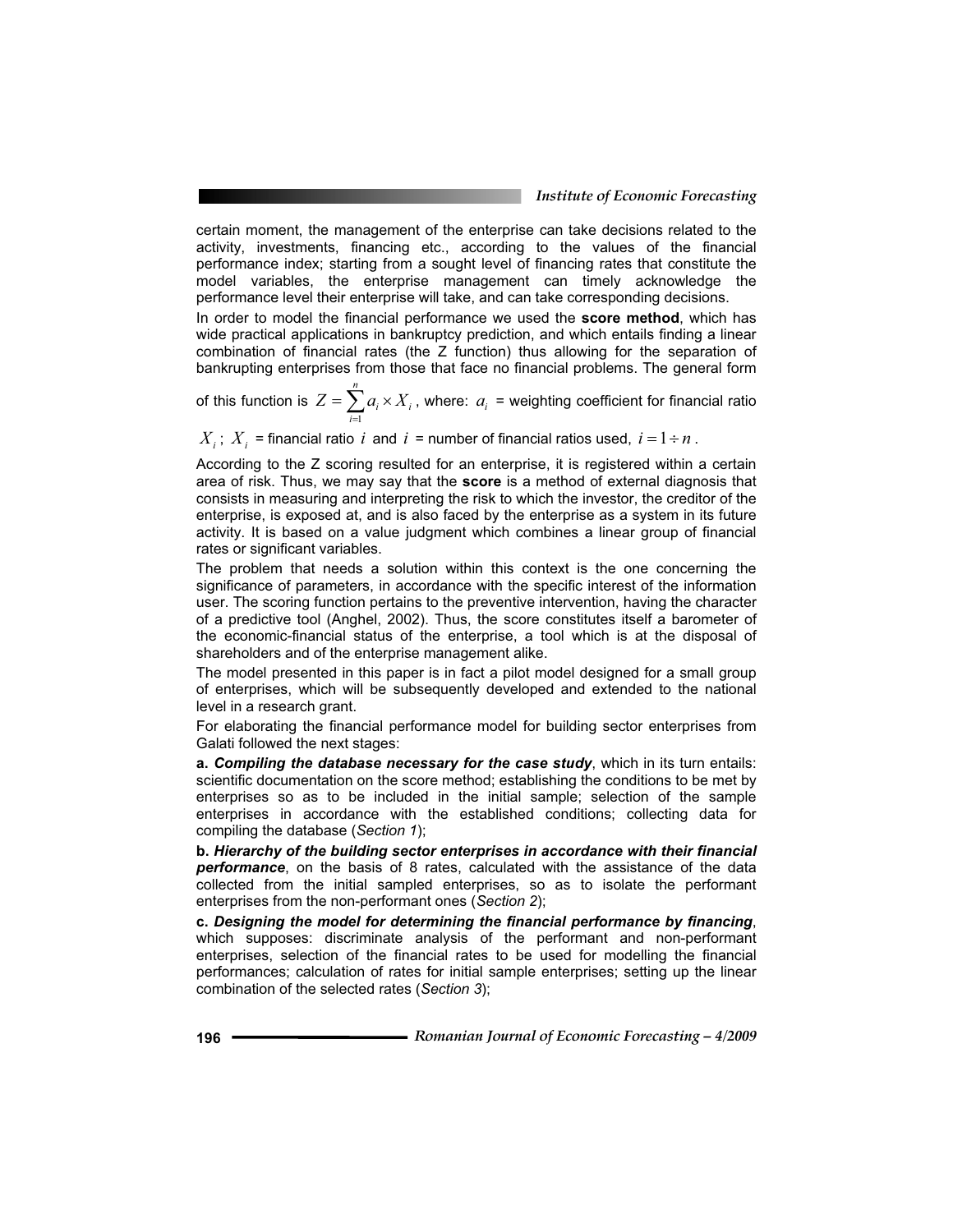**d.** *Testing the analysis model*, both individually on the initial sample enterprises, as well as on a subsequent sample, by analyzing the success rate, so as to establish the relevance degree (*Section 4*).

## **1. Setting up the study database**

The bankruptcy prediction for enterprises and banks, or for the municipalities or the governments' inability in paying the contracted debts, is a topic of great interest, which for decades continues to be of great interest for researchers and practitioners. Setting up a model for bankruptcy prediction was, and continues to be today, the subject of many scientific papers presented at national and international levels. The models proposed until today have the disadvantage that they may be applied only to the economies of the countries within which the statistical study was carried out, or within the branch or sector under focus, therefore their use cannot be extended to a greater area. Furthermore, the periods marked by economic instability determine the alteration of the correlations examined by the developed score function, which limits in time the use of these models, thus requiring their updating at regular time intervals, or the development of other models valid for the new conditions (Siminică, 2005).

In the study of the intervals found for the Z score, some enterprises are classified as presenting a high bankruptcy risk, or a lower one, or without bankruptcy risk. From this it results that the enterprises showing a high bankruptcy risk have lower financial performance, and vice versa, the ones that fall outside the bankruptcy risk obtain a high financial performance, reason for which I preferred to name the proposed model as – *financial performance model*.

Statistical model researchers use financial rates for designing bankruptcy predictive functions. All bankruptcy predictive studies for enterprises are based on the original contribution of Beaver (1966) and Altman (1968).

Beaver brought the most important contribution in *univariate analysis of bankruptcy*  for an enterprise. The technique of the univariate analysis implies the use of a single financial rate in a bankruptcy prediction model. Beaver separately analysed few financial rates and selected the critical point for each rate, so as to maximize the prediction accuracy.

Altman made a *multivariate analysis of bankruptcy* (which we shall further use within our model), which means that he developed a multiple discriminate analysis. The main idea of the multivariate analysis consists in combining information related to few financial rates in a single function (pondered index).

Beaver and Altman had many successors that developed the performance of analysis models of the bankruptcy risk, initiating alternate analysis methods. Thus, for bankruptcy prediction two schools stand out (Anghel, 2002): *the Anglo-Saxon*  school represented by the Beaver model, the models developed by Altman, the Edmister models (1972), the Diamond model (1976), the Deakin probabilistic model (1977), the Springate model (1978), the Koh and Killough model (1980), the Ohlson model (1982), the Zavgren study (1983), the Fulmer model (1984), the Koh model (1992), the Shirata model (1999) designed in Japan on the basis of Anglo-Saxon school studies; *the continental school* represented by the Yves Collongues model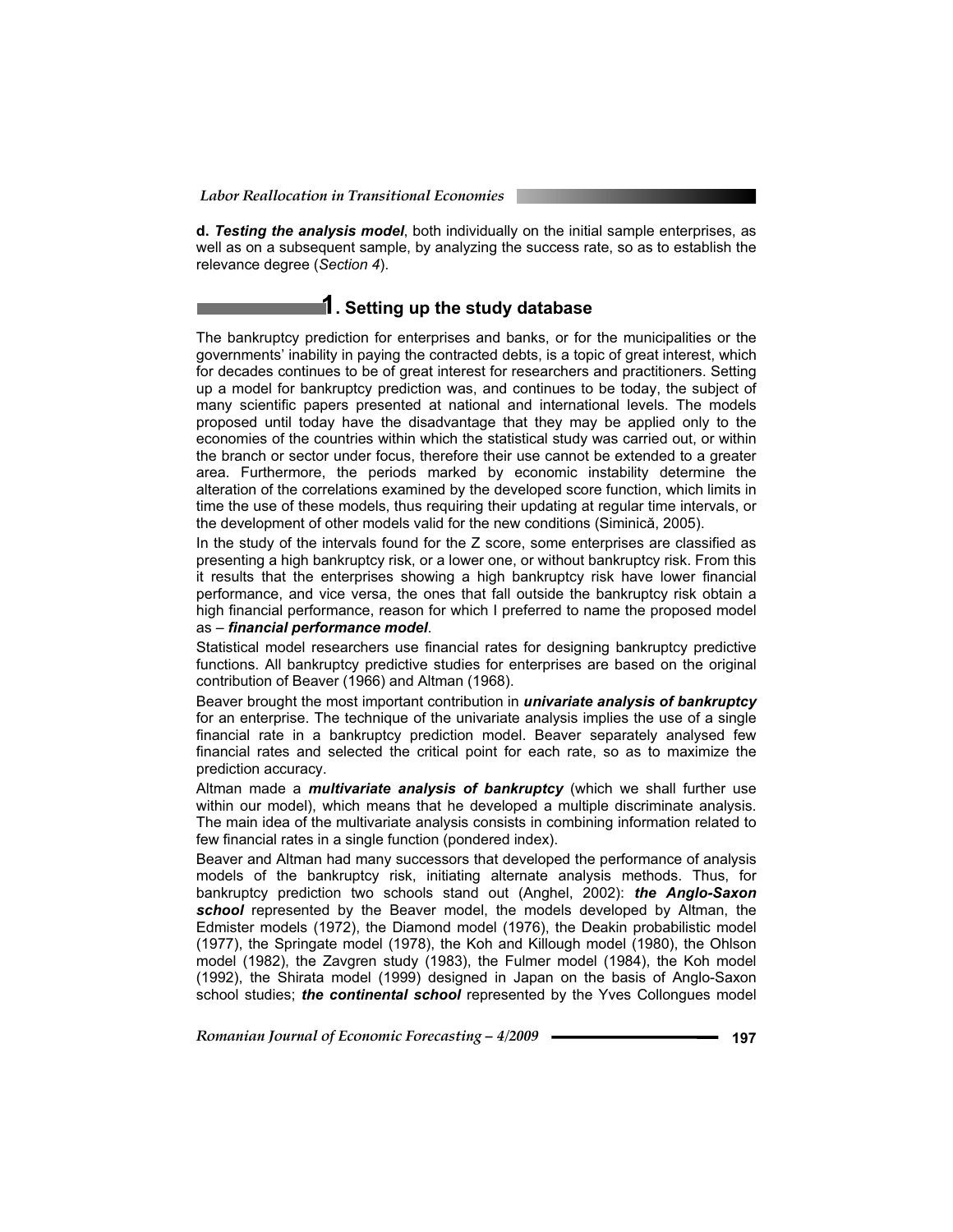(1976), the Conan and Holder model (1979), the model of Balance Exposure of France Bank, the model of the French Commercial Credit (CCF), Chartered Accountants model (CA Score – 1987), the AFDCC 2 Score Function (1999).

Unlike the Anglo-Saxon school and continental school, the *Romanian school* distinguished mainly in theoretical contributions. The economic and financial modeling made history in traditional domains: multi-criteria models for the financial and macroeconomic equilibrium and for the quantification of this equilibrium2. Starting in the 1960's, Nicolae Rancu presented the problem of mathematical programming for quantitative formalisation of the relationship that characterizes economic phenomena and processes and the formulation of some solutions starting from quantification. In the 1970's, *Moisă Altăr*, Gheorghe Zaharia, Doina Boldeanu, Carol Singer and Radu *Stroe* realised the *Economic Computation* course with the main themes: mathematical programming (linear and parametric), some notions about dynamic programming, inventories theory, functions of production theory, investment optimisation, the problems related to balance of branch relationships.

At the beginning of the 1990's, a discipline was introduced for modelling by the new standards required by the Romanian higher education improvement, specialised in 3 directions: financial decision modelling, monetary decision modelling and administration decision modelling. Iulian Văcărel developed the multi-criteria analysis of the fiscal and budgetary policies and the impact of factors on sustainable human development. Tatiana Mosteanu made researches in the field of budgetary equilibrium. Ion Stancu promoted the corporate finance study through models of financial administration of the enterprises and models of financial structure and placement on the capital market. Moisă Altăr developed researches for modelling the impact of the financial-monetary policies on economic growth.

The *Romanian School* is represented by the following empirical models: the Mânecuță and Nicolae model (1996) proposed for the metallurgical industry, the model B – Bileteanu (1998), the model I – Ivonciu (1998) and *the bankruptcy risk analysis model at the level of Romanian companies* or the bankruptcy prediction model, proposed by Siminică.

Also, C.Mereuta identifies priorities of the system of companies by applying the *ABC Method* used in management, based on the "20/80" principle, saying that 20 percent of causes generate 80 percent of effects. After studying a nucleus of junctioncompanies, representing 80 percent of turnover, on profits, losses, financial expenditure, employees, etc., will find the definition of the performance of the entire system of companies in Romania. This is the mechanism of *junction analysis*, which targeted two things: to determine the degree of concentration of the system and to establish the degree of structural domination of the markets by leaders, concerning the distance of the markets from the perfect competition model.

Bankruptcy risk prediction models have a predominantly statistical character, being designed with a starting point that takes into account the past financial status of

 $^{2}$  History of Romanian modelling conducted by Professor, PhD, Radu Stroe (project manager) in the project financed by PNII, Ideas – Exploratory Research Projects – "Modelling the Factors with Impact on e-Banking Adoption" – CNCSIS, promoter The Bucharest Academy of Economic Studies.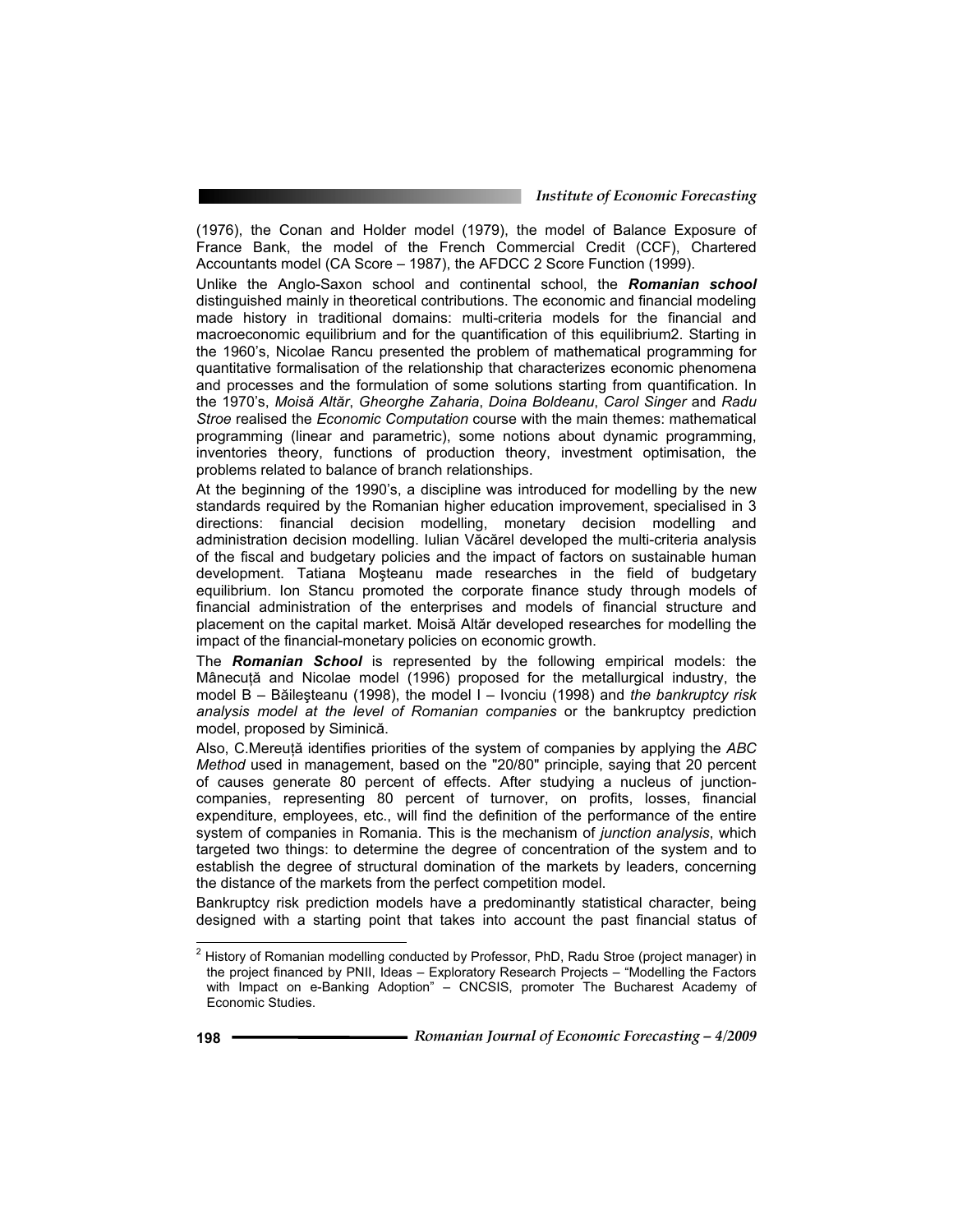## *Labor Reallocation in Transitional Economies*

bankrupt companies (thus with very low financial performance) and of some enterprises that experienced no financial difficulties (thus, with high financial performance). As the obtained results will be generalized for all enterprises showing features similar to those under focus, mention must be made from the start that the features and the activity sector of the selected enterprises for the study must be presented.

Thus, the main *requirements* that must be met by all enterprises from the initial sample are: to be included in the chosen activity sector; to grasp the evolution in time of the financial performance of the enterprises under study; to have a continuous activity throughout the analysed period; the selected sample must include not only enterprises showing high financial performance, but also low financial performance.

Taking all these into account, in order to compile the database necessary for the study we have chosen the main activity sector as the *building* sector*,* in which Romania took the first place within the European Union in what concerns the production growth rate in March 2008, with an advance of 32.5% as compared to the similar period in 2007, in accordance with the data provided by the European Statistical Office, Eurostat.

From this it can be said that the Romanian building sector registers a fast growing rate by making products able to meet the exigencies of the contemporary market from the economic, social, and environmental points of view. The main factor that accelerated the development of the building sector was the expansion of the real estate market which is continuously changing. Later on, this role was taken over by the great infrastructure projects that benefit from support from financial international organisations.

In this sector there were funds received from the World Bank, the European Bank for Reconstruction and Development, and from the pre-structural funds from the European Union, allotted via programmes such as PHARE, ISPA, and SAPARD. In the following years the building sector registered continuous growth, especially in urban areas, as a result of the structural funds, of the support granted by the government, and also because of the sustained development of the mortgage credit.

The building sector also provides for many workplaces and may be considered an important provider of work force in Europe, as the greater part of Romanian immigrants works in the building sector.

The time period considered for data collection from the initially sampled enterprises is of 6 years, that is 2001–2006, which means that we managed to grasp the time evolution of financial performance for the enterprises under study.

One essential condition taken into account when establishing the sample was that the enterprises active in this sector show continuous activity during the chosen time interval. This condition greatly reduced the number of potentially sampled enterprises, as a great number of enterprises ceased their activity while others were only beginning it. The greatest problem we faced was to identify the building sector enterprises active in the Galați County, for which the site of the Ministry of Finance still has to give a solution. Thus, searching for these enterprises was mainly based on their notoriety. We identified 11 enterprises: 2 large, 7 medium and 2 small. We did not manage to include any micro enterprise in our sample because of their reduced popularity at the level of the Galați County.

*Romanian Journal of Economic Forecasting – 4/2009* **- • • • • • • • • 199**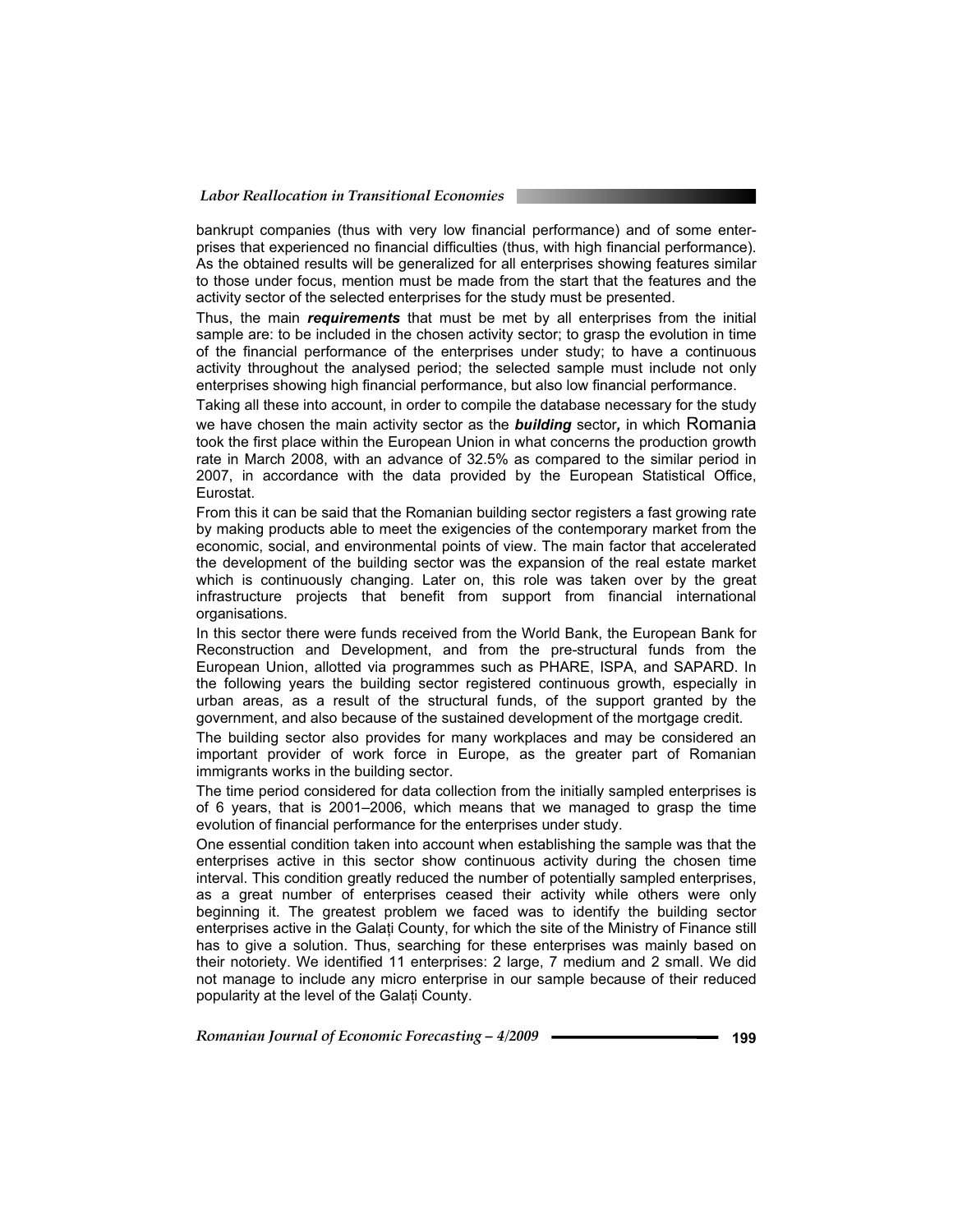The selected and analysed enterprises represented, in 2006, 0.93% of the total number of active enterprises in the building sector, with a turnover of 100.61 million euros, that is 35.85% of the turnover obtained in the Galati County building sector and, respectively, 5.78% of the total turnover of the Galați County.

Within the sampled enterprises in 2006 there were 3,639 employees, that is 29.55% of the workforce employed in the building sector of the county, and, respectively, 3.28% of the total employed in the Galați County.

The methodology for building the analysis model of the financial performance asks for the existence in the initial sample of both enterprises with high financial performance and enterprises with low financial performance to satisfy the representativeness condition. This was studied in *Section 2*, which shows that the initial sample meets all conditions for achieving the model, so it can be considered a representative sample.

After establishing the sample we passed to the collection of data required by the study. To assure the needed efficiency in gathering information, it has been organized in tables worked in Excel, which allow for the automatic calculation of various indicators and of the financial rates based on formulas introduced by the user.

As the website of the Ministry of Finance does not offer detailed financial information, we furthered our research with an additional research with the Register of Commerce by studying the balances filed by the 11 enterprises, and by collecting the necessary information for our database. The method we used for building the database consisted in directly extracting the data from the balance sheets - Profit and loss account, Debts and liabilities situation, Fixed assets situation, and Distribution of the profit - by collecting one page for each enterprise, for a six year period, in order to eliminate any conjunctive issues. Data aggregation for the building sector was performed in a new Excel sheet.

For each enterprise and for the whole sector, few parameters have been calculated: financial equilibrium indicators, balances interim management, profit ratio, liquidity, solvency, debts degree, etc. This analysis helped us to rank the sampled enterprises in accordance with their financial performance.

## **2. Ranking of enterprises in the building sector by their financial performance**

Concerning the ranking of enterprises active in the Galati County building sector by their financial performance, we have chosen to grant grades from 1 to 11 in terms of the values of the main financial parameters considered as main performance criteria, during the period 2001–2006, as follows*: for maximizing parameters*, grade 1 will be granted to the enterprise that obtained the highest value, and grade 11 to the enterprise that obtained the lowest value; *for minimizing parameters*, grade 1 will be granted to the enterprise that obtained the lowest value, and grade 11 to the enterprise that obtained the highest value; *for parameters for which the favourable values lay within the established interval*, grade 1 will be grated to the enterprise for which the value of the parameter is the closest to the middle of the interval, and grade 11 to the enterprise for which the value of the parameter is the farthest to the middle of the interval.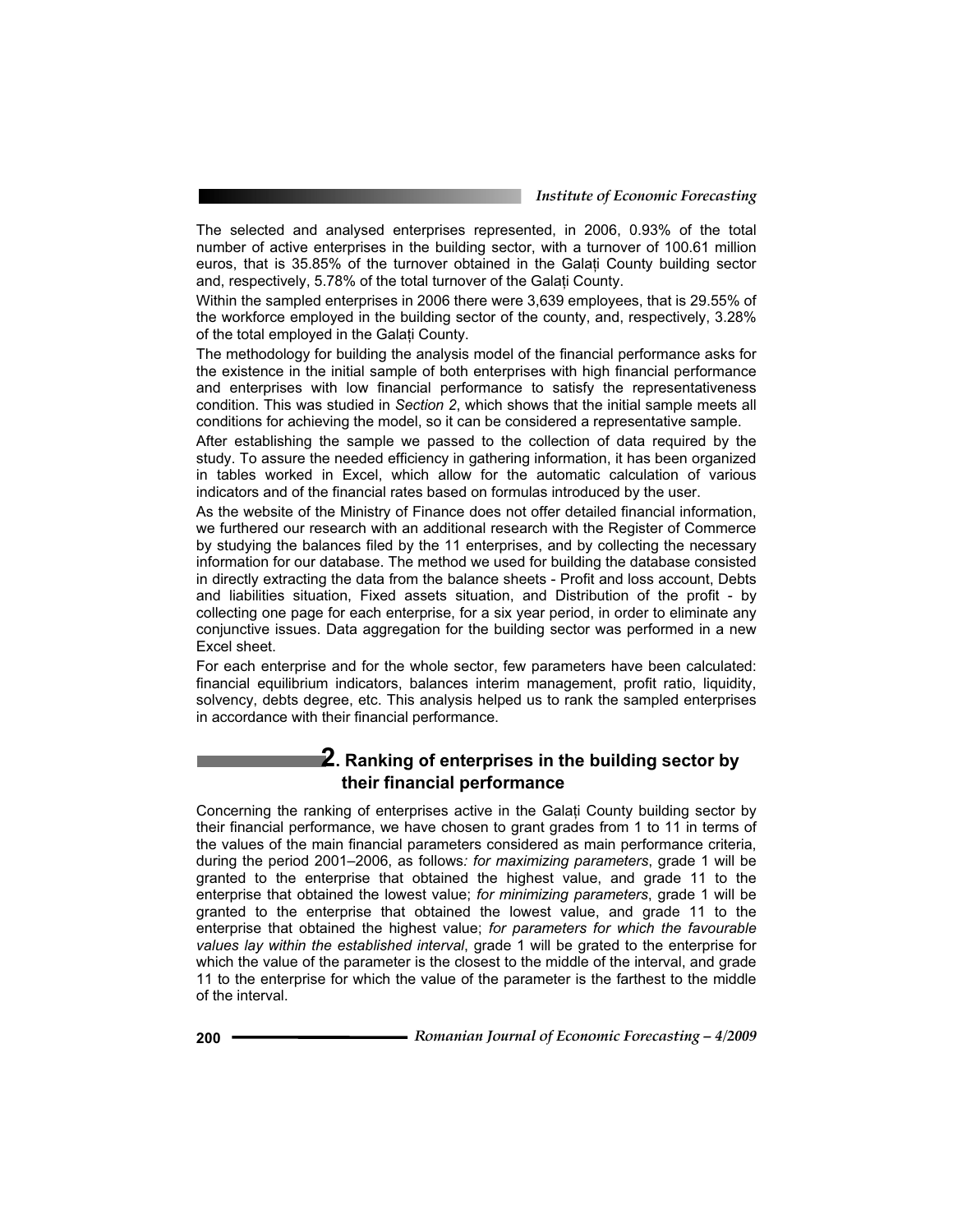Then, for each enterprise and financial performance criteria we have determined a grade calculated as weighted arithmetic mean, the weighting of each year being considered as follows: 8% for the year 2001, 10% for the year 2002, 15% for the year 2003, 20% for the year 2004, 22% for the year 2005, and 25% for the year 2006, so as to grant more weight to the values corresponding to last years. These grades are written in *Annex 1<sup>3</sup>*, in which the final grade of the financial performance for each enterprise is calculated as a simple arithmetic average of the grades obtained by the enterprise for the 8 performance criteria we employed.

The enterprise with the highest financial performance will be the one that obtained the lowest grade. The general idea is that the most performant enterprise is the one that obtained the best values to the greatest number of parameters.

The ranking of the enterprises by their financial performance during 2001–2006 is presented in Table 1.

**Table 1** 

#### **Ranking of building sector enterprises by the financial performance achieved in the 2001–2006 period**

| No. | Enterprise name             | Score |
|-----|-----------------------------|-------|
|     | ARCADA COMPANY SA           | 3.09  |
| 2   | VEGA 93 SRL                 | 3.87  |
| 3   | CONSTRUCTII FEROVIARE SA    | 4.60  |
| 4   | <b>CONFORT SA</b>           | 5.12  |
| 5   | <b>ARCADA SRL</b>           | 5.63  |
| 6   | MOLDOVULCAN SA              | 5.82  |
|     | CONSTRUCTII AVRAM IANCU SRL | 5.88  |
| 8   | CONSTRUCTII ȘI REPARAȚII SA | 7.04  |
| 9   | <b>ICMRS SA</b>             | 7.09  |
| 10  | <b>CONSAL SRL</b>           | 7.10  |
| 11  | SOREX SA                    | 8.12  |

*Source: Calculus made by author.* 

This order is useful in grouping the sampled enterprises in performant and nonperformant. This ranking is also used in establishing the groups of enterprises considered for the model to determine the financial performance of enterprises within the building sector of the Galați County.

## **3. Creating the model of financial performance by financing**

Setting up the score function was based on the use of financial ratios, which allow for the comparison of the results of parameters obtained for different enterprises active in the building sector.

 $3$  Annexes 1 to 8 may be visualised in the electronic version of this work.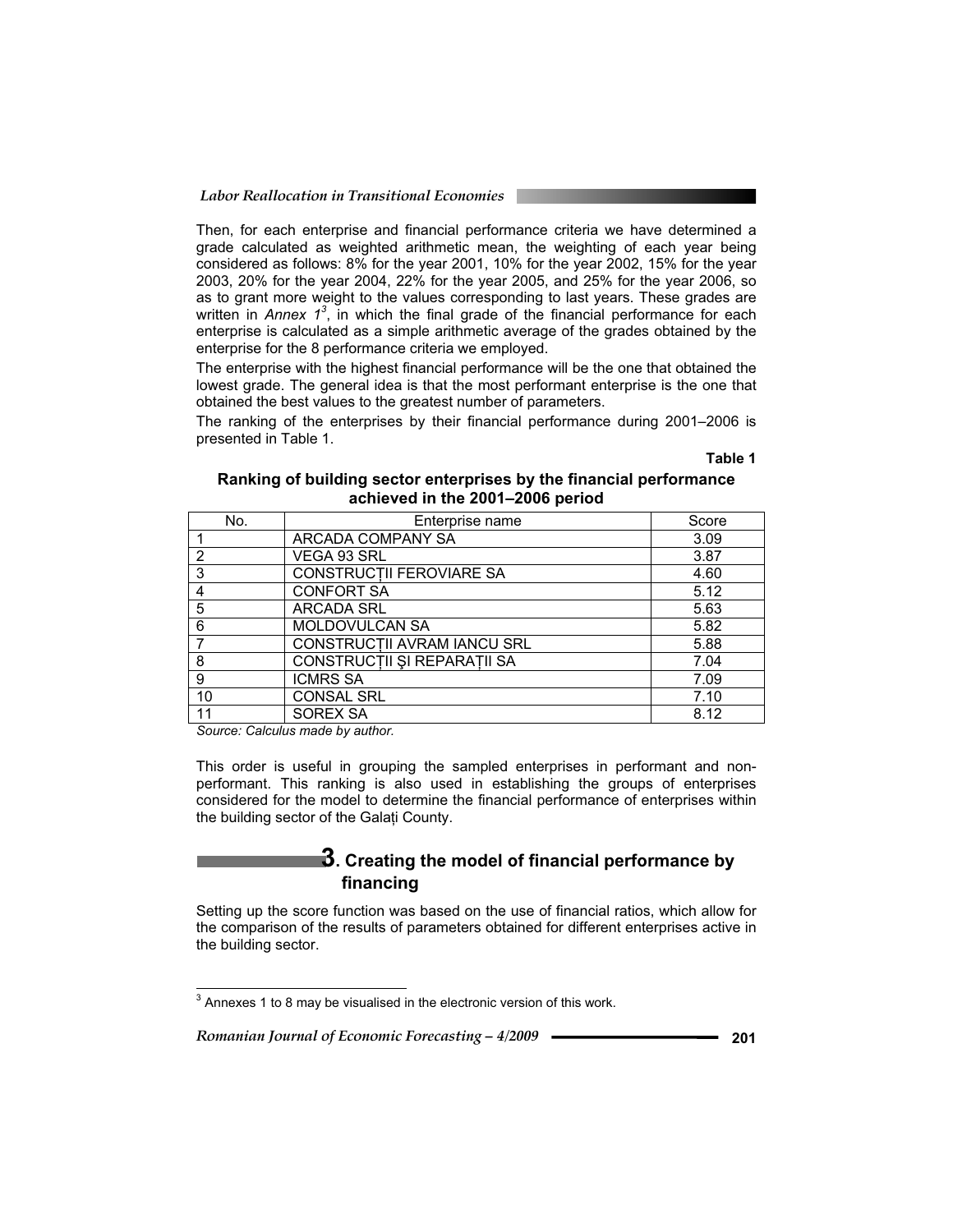From the detailed analysis of the individual financial performances and from the ranking performed in Section 2, we have grouped the enterprises into performant and non-performant, as follows:

- 7 enterprises with high financial performance (Arcada Company, Vega 93, Construcții feroviare, Arcada, Construcția Avram Iancu, Confort and Moldovulcan), registering at the end of 2006 total assets of 70.562.084 euros and a turnover of 84.325.652 euros;
- 4 enterprises with low financial performance (Consal, Construcții și reparații, ICMRS, Sorex), with a cumulated value of their assets at 31 December 2006 of 17.442.955 euros and turnover of 16.282.985 euros, respectively.

The detailed analysis of the sample allowed for establishing some clear differences between the two groups of enterprises, as we can see in Table 2. For our analysis we used both medium and median values of the financial ratios, which are more relevant as they cancel inconclusive values.

**Table 2** 

| The medium and median values of the financial ratios for the two groups |
|-------------------------------------------------------------------------|
| of enterprises: performant/non-performant                               |

|     |                                    | Performant  |        | Non-performant |          |
|-----|------------------------------------|-------------|--------|----------------|----------|
| No. | Indicator                          | enterprises |        | enterprises    |          |
|     |                                    | Medium      | Median | <b>Medium</b>  | Median   |
|     | Return on total assets             | 0.211       | 0.193  | $-0.313$       | $-0.212$ |
| 2   | Return on economic assets          | 0.384       | 0.343  | $-0.067$       | $-0.056$ |
| 3   | Return on equity                   | 0.392       | 0.320  | $-0.289$       | $-0.168$ |
| 4   | General liquidity                  | 1.511       | 1.487  | 1.149          | 0.989    |
| 5   | Medium and long term solvency      | 1.942       | 1.871  | 1.088          | 1.056    |
| 6   | General leverage                   | 1.162       | 1.232  | $-0.076$       | $-0.191$ |
| 7   | Weight of financial debts in total | 0.122       | 0.131  | 0.065          | 0.025    |
|     | debts                              |             |        |                |          |
| 8   | Reinvested profit ratio            | 0.942       | 0.983  | 0.017          | 0.052    |

*Source: Calculus made by the author.* 

Consequently, from the discriminate analysis it results that there are significant differences between the two groups of enterprises (performant and non-performant), for each of the 8 ratios employed. Thus, we appreciate that the sample we used is representative for the model of determining the financial performance.

From the financial diagnosis of the enterprise in Romanian and foreign literature and also in the financial practice, a plethora of ratios can be derived and used as variables for various models. From all the financial ratios presented in the literature, we selected only 8 for the discriminate analysis (Table 2), which we considered to be the most significant. Out of these we shall have to select just 5 for the model variables.

A sensitive issue is represented by the method of variables inclusion within the model. Two methods can be used for the selection of the variables for the model:

a) inclusion of all ratios that are likely to allow for classifying into two groups and further selection on the basis of statistical criteria;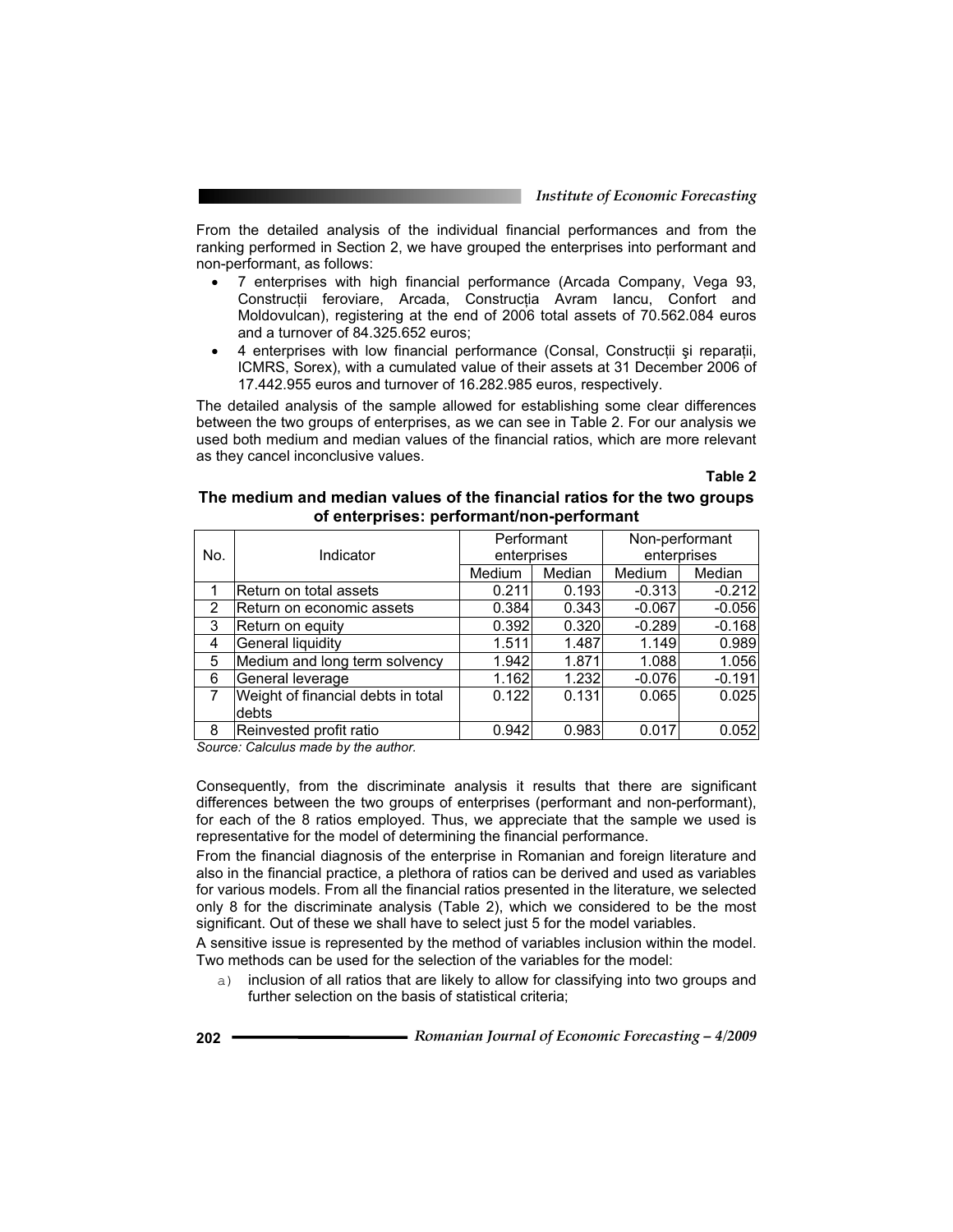*Labor Reallocation in Transitional Economies* 

b) selective inclusion of potential ratios, in terms of an *a priori* basis (for example the notoriety in the literature).

In our model we used both methods, on one hand, taking into account those financial ratios that best separate the performant and the non-performant enterprises (that is the difference between medium and median values of the computed ratios take the greatest value), and, on the other hand, both the notoriety of using the ratios in the literature and in banking, as well as the specific interest of such information for users.

Thus, in order to study the enterprise financial performance, there are of interest for us ratios that separate performant enterprises from the non-performant ones, but also those that separate the enterprises in accordance with the structure of used assets, own assets and borrowed assets, on short, medium, and long term.

Given these conditions, we have established the following variables for the model: return on equity, general leverage, retained profit ratio, general liquidity and the weight of financial debts within the total debts.

*The return on equity* measures the profitability of owners' capital that is the financial investment made by shareholders when buying the company shares (Stancu, 2002) and is influenced by the way of asset securing and, thus, by the financial structure of the enterprise (La Bruslerie, 2002). The return on equity ( $R_f$ ) is calculated in  $R_f$ 

accordance with the formula: Owners' capital<br>concluding the  $R_f = \frac{Net result}{Owners' capital}$  and quantifies the remuneration

of capital invested by shareholders, including the net profit at the disposal of the enterprise for self-financing (Lumby, Jones, 2003).

The reasons for which we have chosen the return on equity as first variable took into account the fact that, as our intention was to design a parameter of financial performance, we appreciate it as being the most relevant parameter of this variable, ensuring the best predictions, a fact demonstrated also by Zmijewski (1983) in a study performed on 75 enterprises filing for bankruptcy, and 3,573 non-bankrupt enterprises. We also consider that, for the owner, this is the most expressive parameter for measuring the result as it is superior (as compared to owner's concern) to economic profitability, to expenses or turnover. On the other hand, it is a parameter widely used by the Romanian banks when performing the analysis of enterprise worthiness, for example Raiffeisen Bank and the Commercial Bank.

*General leverage*  $(G_{ig})$  calculated as follows:  $G_{ig} = \frac{Total \; debts}{Own \; assets}$  reflects the

degree to which own assets ensure the financing of the enterprise activity. This parameter can be also interpreted as a ratio of financial autonomy of the enterprise, as it indicates the degree to which its long and short-term commitments are guaranteed by own assets.

Most of the Romanian banks use as trust indicator the general leverage, but many times this is calculated as a ratio of total debts to total liabilities (Raiffeisen Bank, Commercial Bank, Romanian Bank for Development). As my intention was to set up a model of financial performance by financing, I think that the general leverage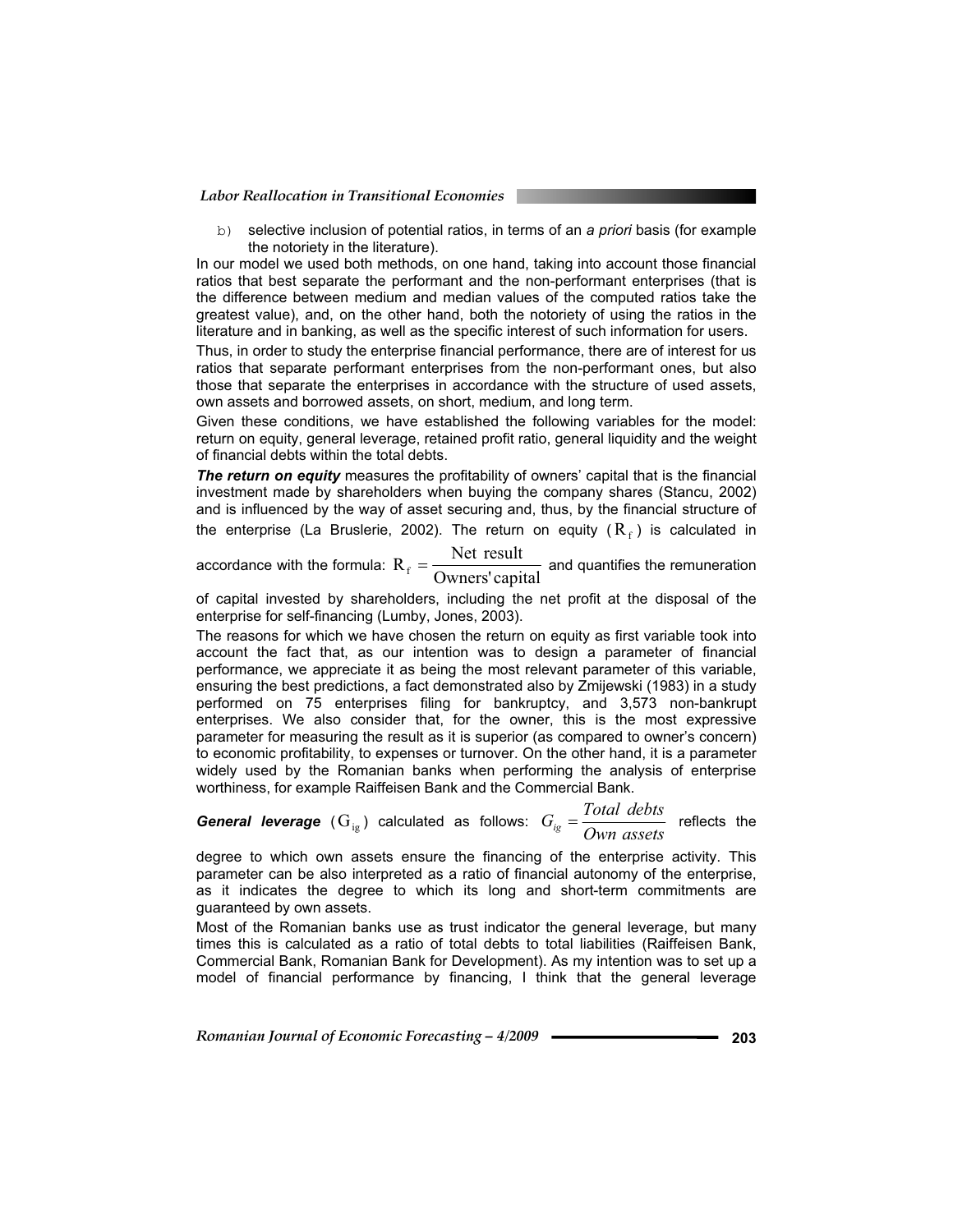mentioned in the above formula is the most relevant parameter of the decision for financing.

**The reinvested profit ratio**  $(R_{pr})$  is a ratio less used in the Romanian literature and

in banking, but we have chosen to use it within our model as our enterprises used extensively the profits for reinvesting, as we can see in the analysis of the sample. The reasons for doing this refers to enhancing the enterprise position on the competitive market, increasing the degree of capitalization, redimensioning the social asset, and even taxation.

The retained profits are an alternative and cheaper method of increasing owners' capital in comparison with new shares issued and, also, is the most important source of capital used for financing intangibles.

More frequently, the literature deals with the ratio of dividends distribution ( $R_{Dv}$ ) by

the shareholders (Krainer, 2003), computed as:  $(1 - R_{pr})$ . This is because the investors, especially the ones who speculate, are mainly interested in the level of earnings on short term and in the time of recovering their investment by cashed dividends.

**The general liquidity**  $(R_{lg})$  computed as:  $R_{lg} = \frac{S_{1} + S_{2} + S_{3}}{Short \ term \ debts}$  $R_{lg} = \frac{Circulating \: assets}{Short \: terms \: debts}$  measures the

capacity of cash flow of the enterprise that is short-term solvency and reflects the degree to which the turning into cash flow of circulating assets can fulfil the eligible payment obligations.

We have chosen the ratio of general liquidity as it reflects the short-term financial balance of the enterprise, although this has proven to be a bad bankruptcy predictor, in accordance with Zmijewski's study. Yet, it is a parameter widely used by banks, for example Raiffeisen Bank. With the Commercial Bank and the Romanian Bank for Development, in the above mentioned formula, the circulating assets are corrected (diminished) by the value of non-valorised stock and of uncertain clients.

**The weight of financial debts in total debts**  $(D_{f(x_0)})$  is computed as:

 $D_{f(*)} = \frac{Financial \; debts}{Total \; debts}$  and reflects the ratio of financial debts with a view to

pointing out the nature of enterprise financing. This parameter shows the dependency of enterprise on banks and other business partners. This is not a ratio that is used by banks, yet I have considered it useful as a relevant indicator in what concerns the temporal stability of financing sources used by the enterprise.

All these ratios were calculated in the database for each of the 11 enterprises selected in our sample, for the 2001–2006 period. Also, for each enterprise we have established a medium level of these ratios for the 2001–2006 period, by using the ratios in Section 2.

Starting from individual levels of these ratios (for each of the 11 enterprises in the sample) we have calculated the medium weighted ratios of all performant and non-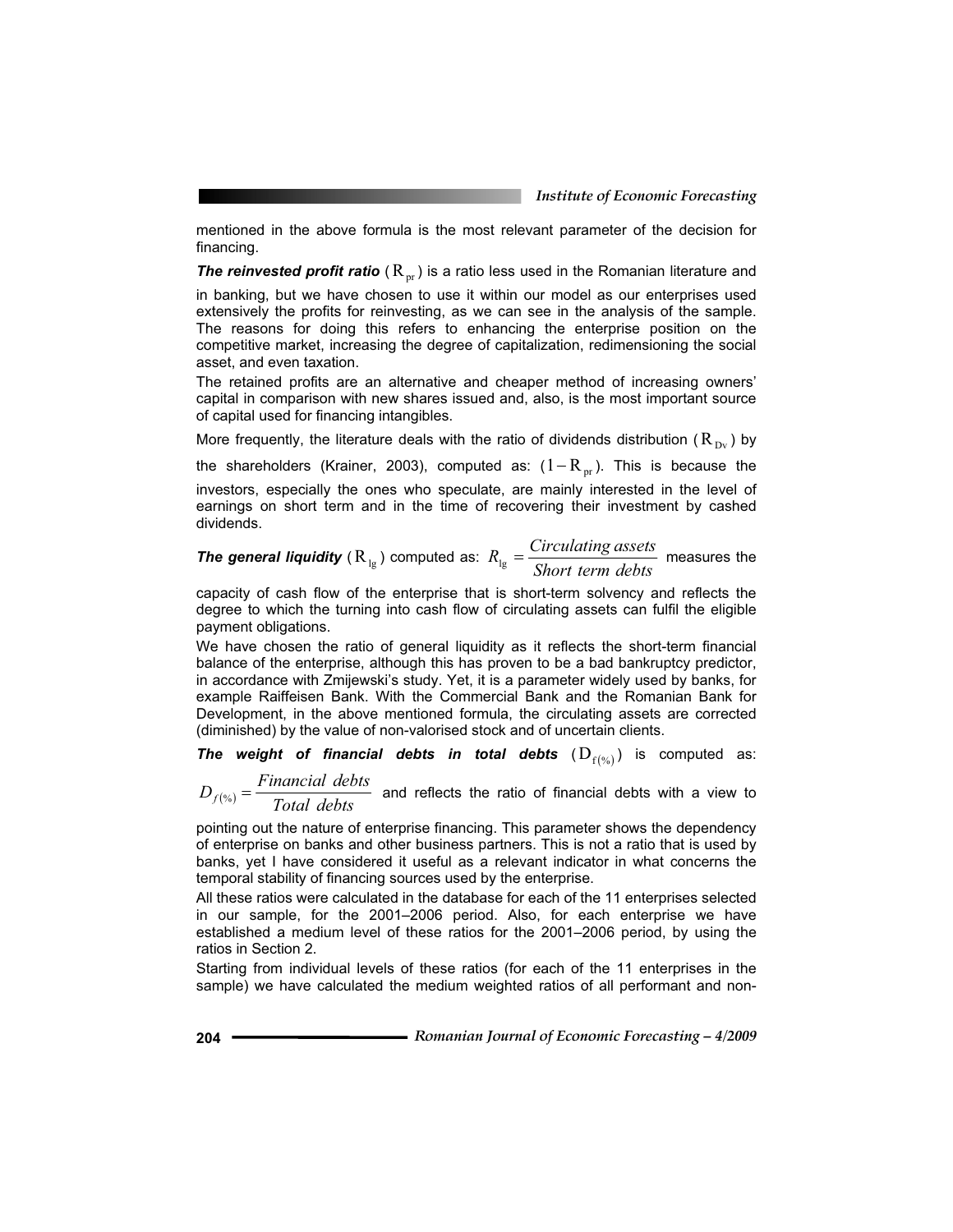performant enterprises. The medium financial ratios for all performant and nonperformant enterprises were calculated on the basis of the centralized balance for the two groups of enterprises. The values thus obtained were used to point out the relevance of the selected ratios for differentiating the two groups of parameters (Table 3).

#### **Table 3**

| No. | <b>Financial ratios</b>   | Non-performant<br>enterprises (NPF) | Performant<br>enterprises (PF) | Dispersion |
|-----|---------------------------|-------------------------------------|--------------------------------|------------|
|     | Return on equity          | $-0.178$                            | 0.391                          | 0.087      |
|     |                           |                                     |                                |            |
| 2   | General leverage          | 0.521                               | 1.181                          | 0.9171     |
| 3   | Reinvested profit ratio   | 0.008                               | 0.966                          | 0.9158     |
|     | General liquidity         | 1.390                               | 1.583                          | 0.0001     |
| 5   | Weight of financial debts | 0.088                               | 0.110                          | 0.0007     |
|     | in total debts            |                                     |                                |            |
|     |                           |                                     |                                |            |

#### **Financial ratios for the two groups of enterprises**

*Source: Calculus made by author.* 

In Table 3 we have calculated the dispersion of financial ratios for the two groups of enterprises, so as to demonstrate the relevance of the sample and for the weighted values of the ratios. It results that the two groups are homogenous in terms of general liquidity and of the ratio of financial debts within total debts. The heterogeneity of the two groups of enterprises was found in the return on equity criterion (leading to grouping the enterprises into performant and non-performant) and was visible to a greater extent in the general leverage and in the reinvested profit ratio (leading to grouping enterprises in terms of the structure of used capital).

In accordance with the individual score of each enterprise, presented in Table 1, the group of performant enterprises was further grouped into 3 subgroups, while the nonperformant enterprises were grouped into 2 subgroups (each group including the enterprises with the closest score), thus: *group 1* composed of 2 enterprises with the highest financial performance (Arcada, Vega 93); *group 2* composed of 2 enterprises with medium financial performance (Construcții feroviare, Confort); *group 3* composed of 3 enterprises with satisfactory financial performance (Arcada, Moldovulcan, Construcția Avram Iancu); *group 4* composed of 3 enterprises with lower financial performance (ICMRS, Construcții si reparatii, Consal); *group 5* composed of 1 enterprise with the lowest financial performance (Sorex).

For each group we have established the centralized balance, on the basis of which a medium level of the 5 ratios was calculated, and then a score was granted to each group. The greatest score was given to the group of enterprises with the highest financial performance, and the lowest score went to the group of enterprises with the lowest financial performance, so that the sum of all scores be 10: 5 points for group 1; 3.5 points for group 2; 2 points for group 3; 0.5 points for group 4 and -1 point for group 5, showing the lowest performance. The mean values of the 5 ratios for the 5 groups of enterprises are presented in Table 4.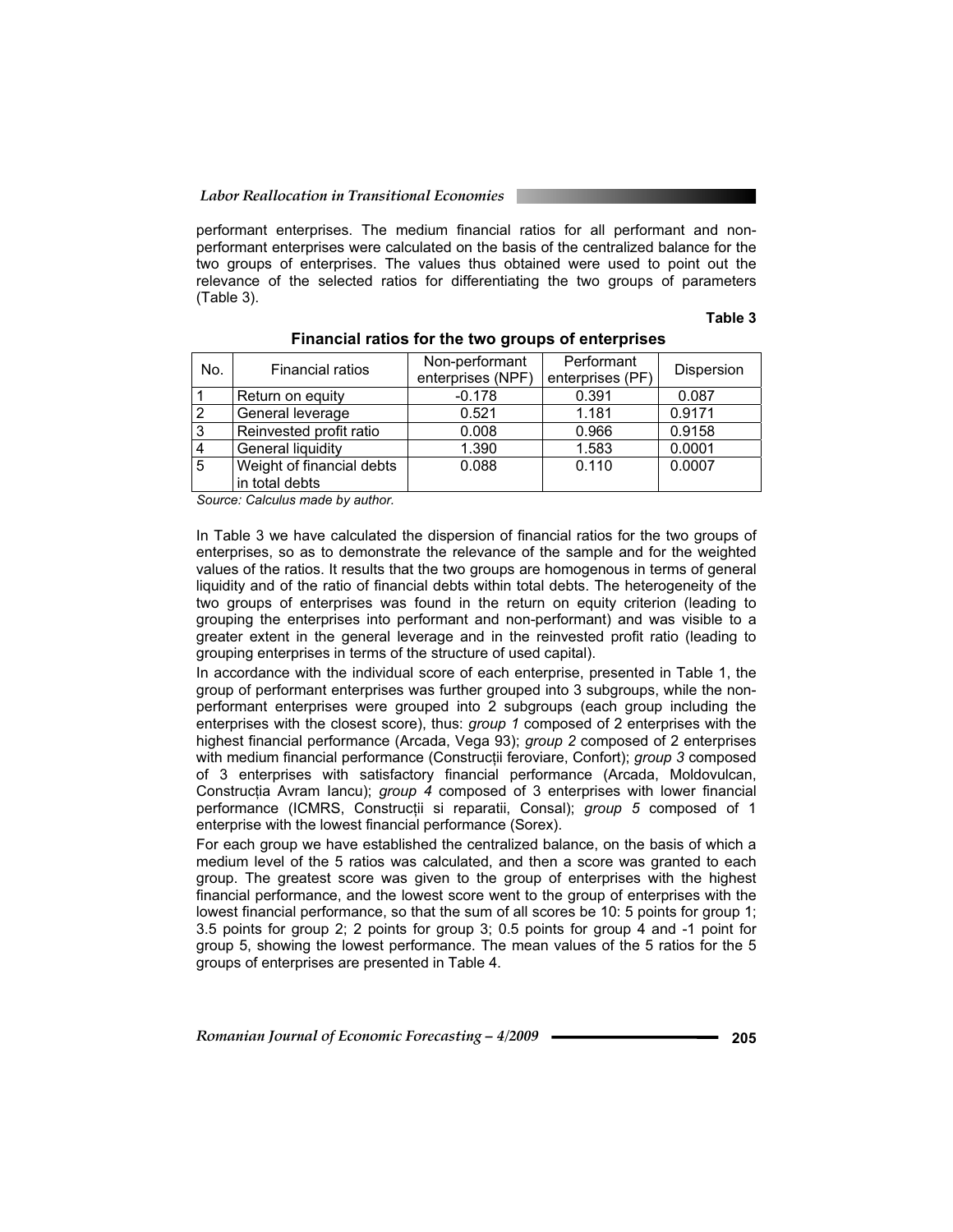*Institute of Economic Forecasting*

#### **Table 4**

|         | Return on<br>equity             | General<br>leverage | Reinvested<br>profit ratio | General<br>liquidity | Weight of<br>financial debts<br>in total debts | Points |
|---------|---------------------------------|---------------------|----------------------------|----------------------|------------------------------------------------|--------|
| Group 1 | 0.4629                          | 1.1813              | 0.9700                     | 1.7712               | 0.0931                                         | 5      |
| Group 2 | 0.1186                          | 1.3966              | 1.0000                     | 1.1160               | 0.2250                                         | 3.5    |
| Group 3 | 0.2811                          | 1.8343              | 0.0069                     | 1.4326               | 0.0184                                         |        |
| Group 4 | $-0.1784$                       | 0.4975              | 0.0083                     | 1.4319               | 0.0899                                         | 0.5    |
| Group 5 | 0.0159                          | $-6.2075$           | 0.0000                     | 2.0733               | 0.0000                                         | -1     |
|         | Source: Calculus made by author |                     |                            |                      |                                                |        |

 **Financial ratios for the five groups of enterprises** 

*Source: Calculus made by author.* 

The relationship for including an enterprise in a given performance area is:  $P_{f_i} = a_1 \times R_{f_i} + a_2 \times G_{ig_i} + a_3 \times R_{pr_i} + a_4 \times R_{lg_i} + a_5 \times D_{f(\%)_i}$ , where: <sup>i</sup> <sup>i</sup> <sup>i</sup> <sup>i</sup> % <sup>i</sup> 4 lg 5 f i

 $P_f$  = aggregate financial performance index four group *i*,  $i = 1 \div 5$ ;

 $R_f$  = return on equity for group *i* ;

 $G_{i g_i}$  = general leverage for group *i*;

 $R_{\rm m}$  = reinvested profit ratio for group *i*;

 $R_{1g}$  = general liquidity for group *i*;

 $\mathbf{D}_{\mathrm{f}(\% )_{i}}$  = weight of financial debts in total debt of group  $\,i$  .

For estimation of  $a_i$  coefficients we used the following equation system:

 $\left[0.0159 \times a_1 - 6.2075 \times a_2 + 0 \times a_3 + 2.0733 \times a_4 + 0 \times a_5\right]$  $\overline{1}$  $\begin{bmatrix} -0.1784 \times a_1 + 0.4975 \times a_2 + 0.0083 \times a_3 + 1.4319 \times a_4 + 0.0899 \times a_5 \end{bmatrix}$  $\mathbf{I}$  $\mathbf{I}$  $\begin{bmatrix} 1 & 0.1186 \times a_1 + 1.3966 \times a_2 + 1 \times a_3 + 1.1160 \times a_4 + 0.2250 \times a_5 = 3.5 \end{bmatrix}$  - - - - - 0.1186 1.3966 1 1.1160 0.2250 3.5 1 2 3 4 5 *a a a a a*  $\left[0.4629 \times a_1 + 1.1813 \times a_2 + 0.970 \times a_3 + 1.7712 \times a_4 + 0.0931 \times a_5\right]$  $\frac{1}{2}$  only  $\frac{1}{2}$  fixed  $\frac{1}{2}$   $\frac{1}{2}$   $\frac{1}{2}$   $\frac{1}{2}$   $\frac{1}{2}$   $\frac{1}{2}$   $\frac{1}{2}$   $\frac{1}{2}$   $\frac{1}{2}$   $\frac{1}{2}$   $\frac{1}{2}$   $\frac{1}{2}$   $\frac{1}{2}$   $\frac{1}{2}$   $\frac{1}{2}$   $\frac{1}{2}$   $\frac{1}{2}$   $\frac{1}{2}$   $\frac{1}{2}$  0.159 ×  $a_1$  – 6.2075 ×  $a_2$  + 0 ×  $a_3$  + 2.0733 ×  $a_4$  + 0 ×  $a_5$  = -1

and the solutions are:

 $a_1 = 0.32$ ;  $a_2 = 0.4554$ ;  $a_3 = 4.0207$ ;  $a_4 = 0.8787$ ;  $a_5 = -10.7815$ . **The model for financial performance assessment** thus obtained is:  $P_f = 0.32 \times R_f + 0.4554 \times G_{ig} + 4.0207 \times R_i + 0.8787 \times R_{ig} - 10.7815 \times D_{f(x_i)}$ This model allows for framing an enterprise with the characteristics of those enterprises selected for the sample, in a certain performance area. For this we first calculate the five financial ratios involved in the analysis, on the basis of which the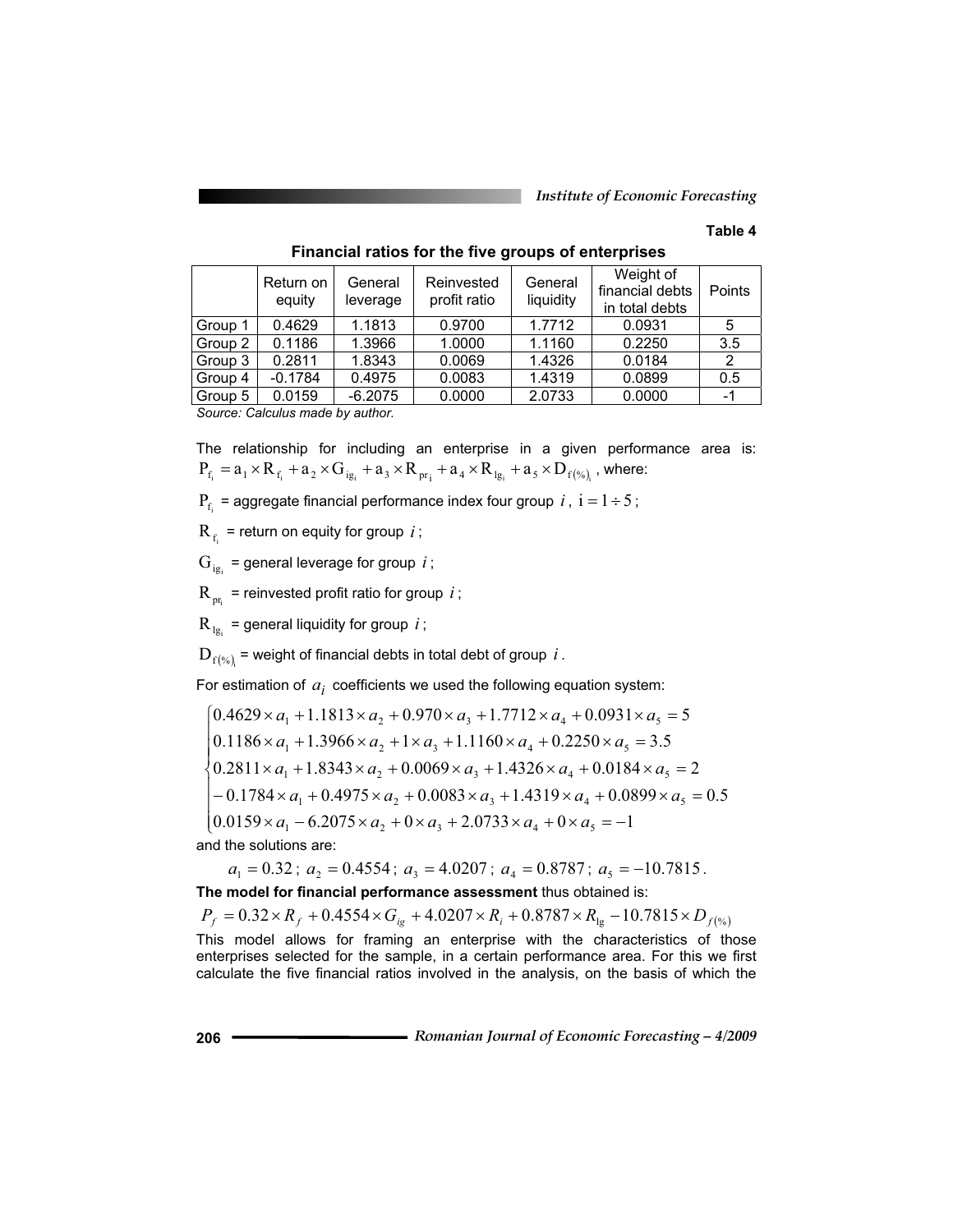score  $P_f$  is determined. In accordance with its value, the enterprise will fall into one of the following five performance areas:

- if  $P_f \ge 4.25$  the enterprise has a very high financial performance;
- if 2,75 ≤  $P_f$  < 4.25 the enterprise has a medium financial performance;<br>• if 1.25 ≤  $P_s$  < 2.75 the enterprise has a satisfactory financial performance
- if 1,25  $\leq$  P<sub>f</sub> < 2.75 the enterprise has a satisfactory financial performance;
- if -0,25  $\leq$  P<sub>f</sub> < 1.25 the enterprise has a low financial performance;
- if  $P_f$  < -0.25 the enterprise has a very low financial performance.

The limits agreed for establishing the intervals represent the simple arithmetic mean of scores granted to two consecutive groups of enterprises.

The higher the value of score  $P_f$  determined for an enterprise, higher than the value of 1.25, (the limit that mathematically separates the enterprises with high financial performance from the low financial performance ones), the greater the possibility of obtaining a higher performance. To have always a higher financial performance, the recurrent calculation of the score  $P_f$  is needed, as its reduction in value implies a reduction in the financial performance and, in these conditions, the managers should take measures for recovery.

## **4. Testing the model for determining the financial performance**

The presented model was later tested both for enterprises from the initial sample under study, and also for other enterprises in the *posterior sample*, obtaining an average success ratio. Thus, the following results were obtained after model testing for the eleven enterprises in the initial sample:

*For performant enterprises* (PF)*,* out of the seven ones included in the sample, in accordance with the known data, only six were correctly included by applying the model of establishing the financial performance on the financial-accounting data in the year 2006, as the success ratio (comparing the predictive classification with the known data on the initial sample enterprises) was 85.71% (Table 5), and on the basis of medium financial ratios (calculated for the latest six years) 71.43% of enterprises were correctly included (Table 6).

*For enterprises with low performances* (NPF)*,* out of four included in the sample, only two of them were correctly included by applying the model of establishing the financial performance on the financial-accounting data in the year 2006, at a success ratio of 50% (Table 5), and on the basis of medium financial ratios, 100% of enterprises were included correctly (Table 6).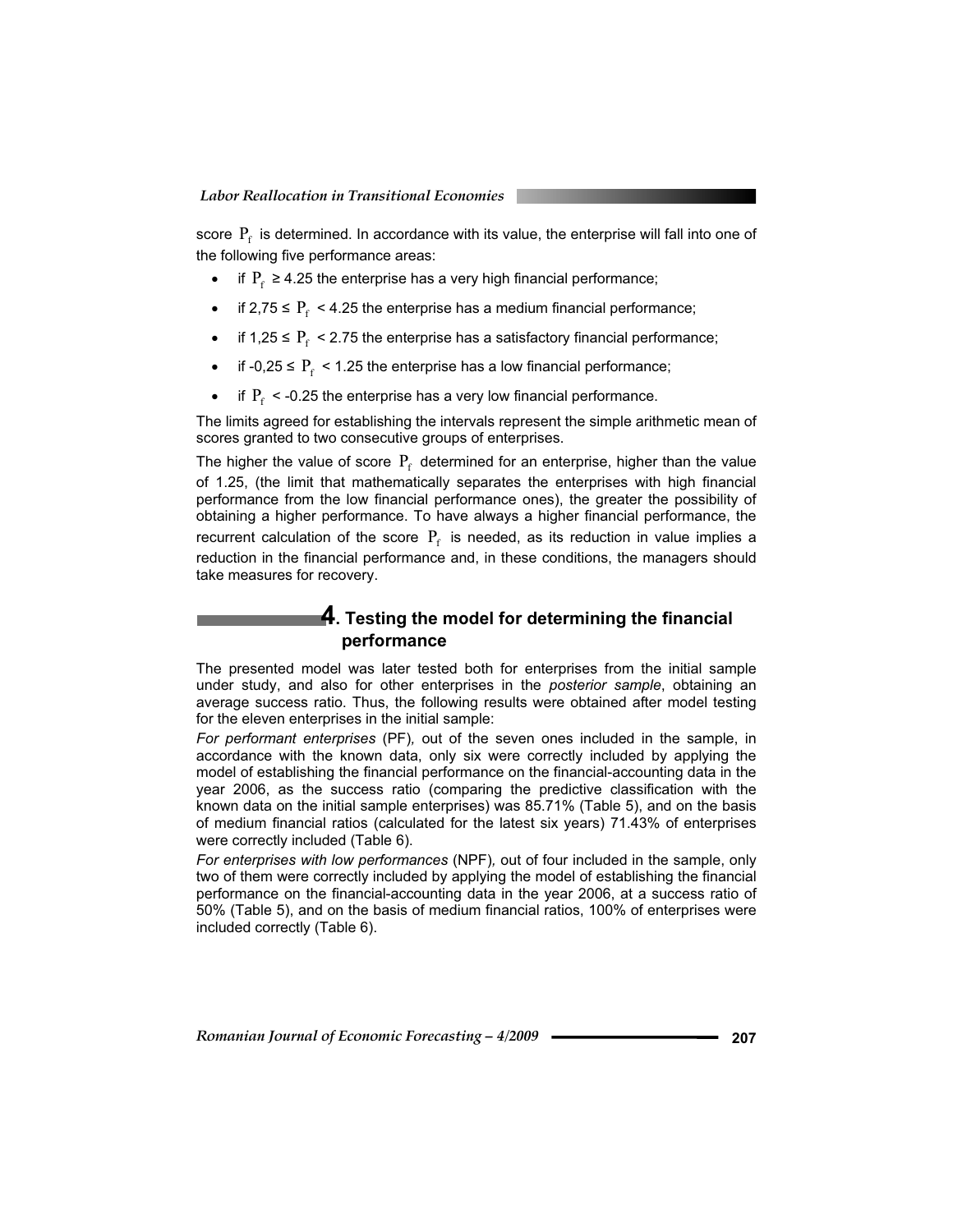*Institute of Economic Forecasting*

## **Table 5**

## **Prediction of the initial sample enterprise status based on data from 2006 indicators and their ranking, under** *Pf*

| No. | Enterprise name                       | Actual<br>status | $P_{f}$ | Ranking<br>according with<br>$P_{\epsilon}$ | <b>Points</b><br>(correct<br>$= 1$ |
|-----|---------------------------------------|------------------|---------|---------------------------------------------|------------------------------------|
|     | ARCADA COMPANY SA                     | IPF.             | 5.85    | РF                                          |                                    |
| 2   | SOREX SA                              | <b>NPF</b>       | 5.73    | PF                                          | 0                                  |
| 3   | <b>CONSAL SRL</b>                     | <b>NPF</b>       | 2.62    | PF                                          | 0                                  |
| 4   | VEGA 93 SRL                           | IPF.             | 2.41    | PF                                          |                                    |
| 5   | <b>ARCADA SRL</b>                     | IPF              | 2.03    | PF                                          |                                    |
| 6   | IMOLDOVULCAN SA                       | IPF              | 1.85    | PF                                          |                                    |
|     | <b>CONFORT SA</b>                     | IPF              | 1.74    | PF                                          |                                    |
| 8   | CONSTRUCTII AVRAM IANCU<br><b>SRL</b> | IPF              | 1.34    | PF                                          |                                    |
| 9   | <b>ICMRS SA</b>                       | <b>NPF</b>       | 0.50    | <b>NPF</b>                                  |                                    |
| 10  | CONSTRUCTII ȘI REPARAȚII SA           | <b>NPF</b>       | $-0.35$ | <b>NPF</b>                                  |                                    |
| 11  | <b>CONSTRUCTII FEROVIARE SA</b>       | IPF              | $-0.34$ | <b>NPF</b>                                  | 0                                  |
|     | Rate of success                       |                  |         |                                             | 72.73%                             |

*Source: Calculus made by author.* 

**Table 6** 

## **Prediction of the initial sample enterprise status based on average values of their indicators and ranking, according** *Pf*

| No. | Enterprise name                | <b>Status</b> | $P_f$   | Ranking<br>according<br>with $P_f$ | Points<br>(correct<br>$= 1$ |
|-----|--------------------------------|---------------|---------|------------------------------------|-----------------------------|
| 1   | ARCADA COMPANY SA              | PF            | 5.67    | IPF                                | 1                           |
| 2   | IARCADA SRL                    | PF            | 4.80    | IPF                                | 1                           |
| 3   | CONSTRUCTII FEROVIARE SA       | PF            | 4.23    | IPF                                |                             |
| 4   | <b>CONFORT SA</b>              | PF            | 3.28    | IPF                                | 4                           |
| 5   | VEGA 93 SRL                    | PF            | 1.93    | <b>IPF</b>                         | 1                           |
| 6   | CONSTRUCȚII AVRAM IANCU<br>SRL | PF            | 1.16    | <b>NPF</b>                         | ۱O                          |
| 7   | <b>CONSAL SRL</b>              | <b>NPF</b>    | 0.85    | <b>NPF</b>                         |                             |
| 8   | <b>ICMRS SA</b>                | <b>NPF</b>    | 0.82    | <b>NPF</b>                         |                             |
| 9   | MOLDOVULCAN SA                 | PF            | 0.39    | <b>NPF</b>                         | $\overline{0}$              |
| 10  | <b>SOREX SA</b>                | <b>NPF</b>    | $-1.00$ | <b>NPF</b>                         | 1                           |
| 11  | CONSTRUCTII ȘI REPARAȚII SA    | <b>NPF</b>    | $-2.57$ | <b>NPF</b>                         | 1                           |
|     | Rate of success                |               |         |                                    | 81.82%                      |

*Source: Calculus made by author.*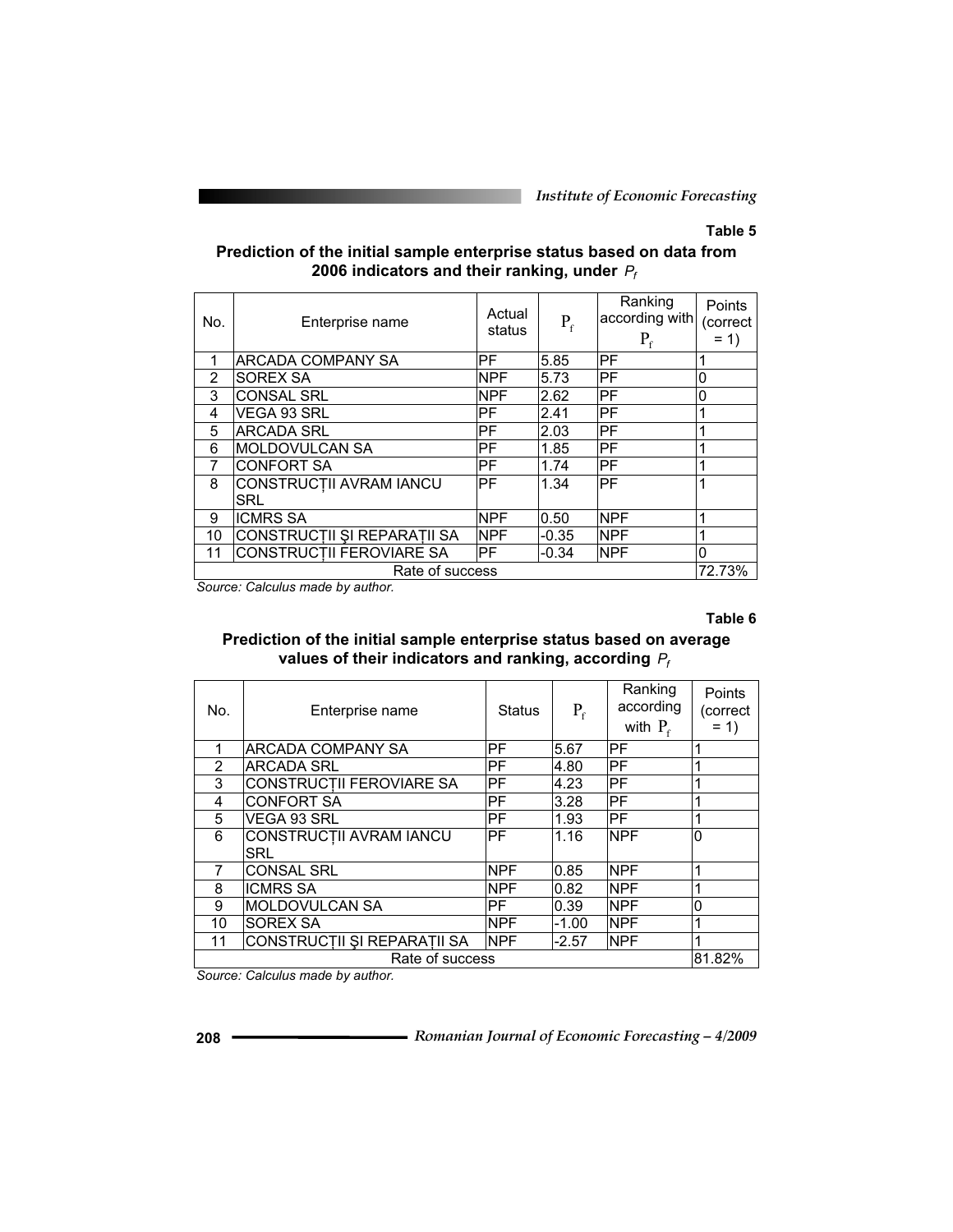For all tested enterprises included in the initial sample, the success ratio of establishing the financial performance (calculated on the basis of medium values of the financial ratios involved in our analysis) was 81.82% and for the year 2006 it was 72.73%.

The analysis of the capacity of *a priori* prediction of the  $P_f$  model (Table 7) highlighted that the  $1<sup>st</sup>$  type of error (non-performant enterprises classified as performant) is 0% for the medium values of ratios, and 28.57% for the ratios calculated on the basis of the data of the year 2006, and the  $2^{nd}$  type of error (performant enterprises classified as non-performant) shows degree of 18.18% for the medium values of parameters, and of 27.27% for the ratios calculated on the basis of data in the year 2006.

#### **Table 7**

|               | Actual       |                 | Prediction   |                 |  |
|---------------|--------------|-----------------|--------------|-----------------|--|
| Specification | Medium ratio | Ratio values at | Medium ratio | Ratio values at |  |
|               | values       | 2006            | values       | 2006            |  |
| PF            |              |                 | 5            |                 |  |
| <b>NPF</b>    |              | 4               | 6            | 3               |  |
| Total         | 11           | 11              | 11           | 11              |  |
|               |              |                 |              |                 |  |
|               | Error no.    |                 |              | $%$ error       |  |
| Error         | Medium ratio | Ratio values at | Medium ratio | Ratio values at |  |
|               | values       | 2006            | values       | 2006            |  |
| Type I        |              | 2               | $0\%$        | 28.57%          |  |
| Type II       | 2            |                 | 50%          | 25%             |  |

**Analysis of a prior error rate of the model** *Pf*

*Source: Calculus made by author.* 

Furthermore, the model was also tested for enterprises in the same sector, which were not included in the initial sample. Information from the financial-accounting reports of enterprises were collected for the 2001- 2006 period for another sample (*a posterior*) made up of ten enterprises, out of which five with high performance and five enterprises with low performance. In ranking the enterprises in terms of their financial performance, we have used the same reasoning presented in Section 2, with the mention that the scores of these enterprises were granted from 1 to 10 in accordance with the values obtained for main financial parameters taken into account as performance parameters (Annex 2). In these conditions, the enterprise hierarchy after the financial performances in 2001-2006 period is presented in Annex 3.

The variables from testing sample (performant and non-performant enterprise) for year 2006 are calculated in Annex *4*, and the average variables of the testing sample are calculated in Annex *5*.

By computing the score  $P_f$  for the 10 enterprises within a posterior sample and ranking them decreasingly in accordance with the obtained score, we came to the situation presented in Annex 6 for year 2006 and in Annex 7 for average variables in 2001-2006 period.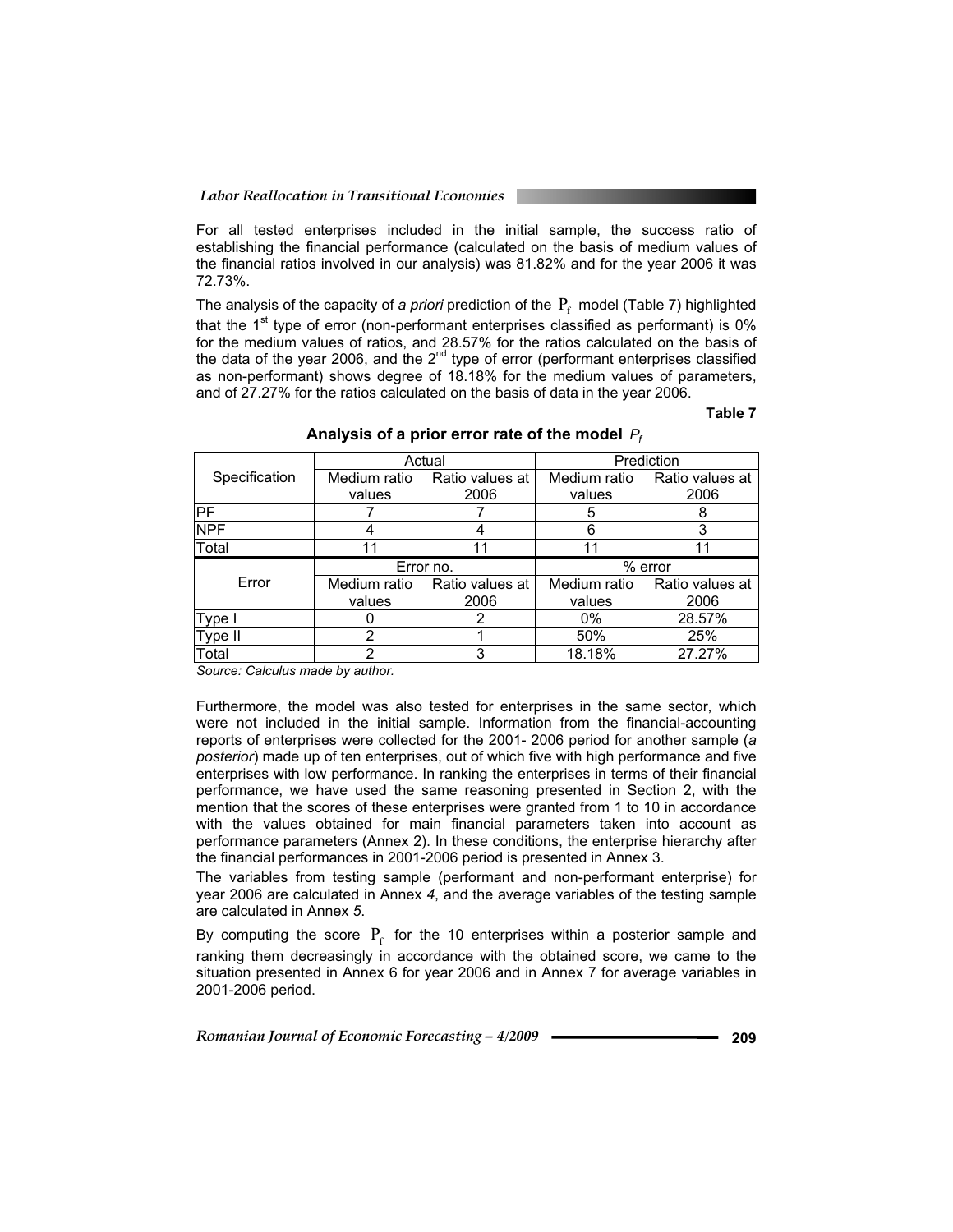In the given conditions, we notice a prediction success degree lower than the *a priori* one, where only 60% of the performant enterprises, and, only 60% of enterprises with low financial performance, respectively, were correctly grouped for the year 2006 and 80% of the performant enterprises and 60% of non-performant enterprises were correctly grouped for the 2001-2006 period.

The analysis of the capacity of a posterior prediction of the  $P_f$  model highlighted that the  $1<sup>st</sup>$  type of error (non-performant enterprises classified as performant) is of 40% for the medium values of ratios, and of 20% for the ratios calculated on the basis of the data of the year 2006, and the  $2^{nd}$  type of error (performant enterprises classified as non-performant) show a lack of success degree of 40% for the medium values of parameters, and for the ratios calculated on the basis of data in the year 2006.

In accordance with the five areas of performance determined by using the model of establishing the financial performance level, for period 2001-2006, the group of 10 enterprises is the following:

- Katy shows a very high financial performance;
- Viva Construct and Comtiem show a medium financial performance;
- Baza, Brico and Civica show a satisfactory financial performance;
- Vîlceana, Triplex and Unicom show a low financial performance;
- Drumuri și poduri shows a very low financial performance.

## **Conclusions**

On the whole, the success ratio of the model on the 21 sampled enterprises (the enterprises in the initial sample and the ones in the subsequent sample) was 76.19% for medium ratio values and 66.6% for the ratio value of 2006. The model relevance can be improved by including the greatest possible number of enterprises in the initial sample group. However, from model testing it results that it has the greatest relevance when the rata of the model of determining the financial performance by financing are calculated as average values of the latest years, the success rate being in this case 81.82% for initial sample and 70% for the posterior sample. This demonstrates that this sector is undergoing profound changes and that the model will have to be adjusted periodically, in accordance with the evolutions registered in the building sector.

These percentages show that the financing is an extremely important factor in valuating the level of the financial performance of an enterprise. The highest the success rate of the model, the stronger the financing influence on the financial performance.

Thus, the model of establishing the financial performance by financing is widely used as, on the one hand, it allows for ranking enterprises active in the building sector in terms of their financial performance, and, on the other hand, it demonstrates that the financial performance of these enterprises is greatly determined by the way of financing the activity. The truthfulness of this latest idea is given by the fact that the initial ranking of enterprises was performed on the basis of some criteria that do not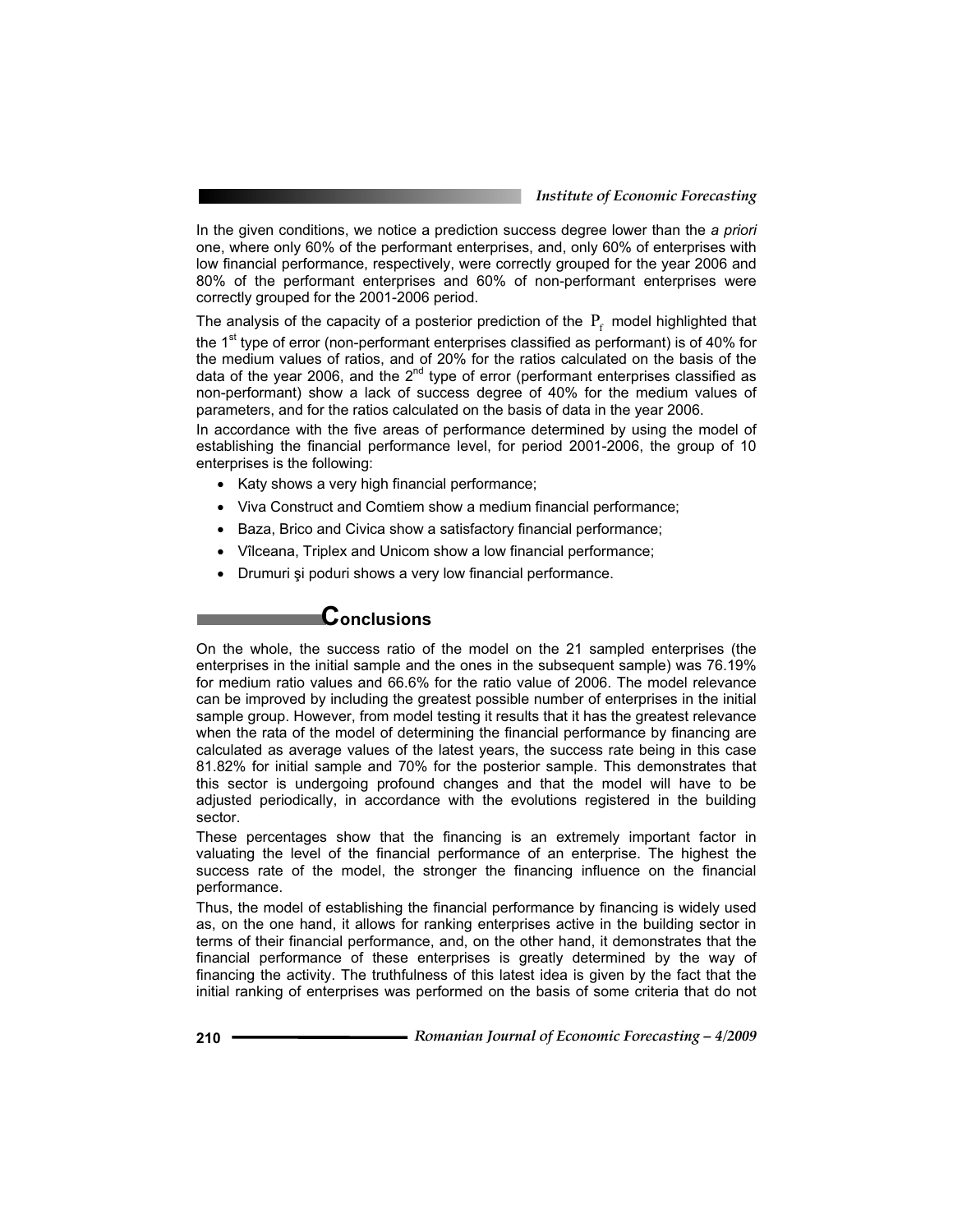necessarily take into account the financing, and by applying the model the same results, with small exceptions (Consal and Sorex), were obtained.

The relevance of the model is higher if the enterprises reinvest more of the profit obtained, and they use less financial debts to finance their activity. Enterprises that had the highest financial performance were those which reinvested an important part of their net profit, and also those that used less the financial debts (Arcada Company, Arcada, Constructii feroviare, Confort).

Thus, the variables that had the greatest influence in establishing the financial performance of enterprises are: the reinvested profit ratio and the weight of financial debts in total debts. The conclusion that can be drawn from this model is the following one: the higher the weight of financial debts within the total debts, the lower the financial performance indicator, and the higher the reinvested profit rate, the higher the financial performance of the enterprise. In circumstances of insufficient data necessary for the calculation of the two ratios, the highest financial performance is obtained by enterprises with the highest return on equity.

## **References**

- Altman, E. I. (1968). "Financial Ratios, Discriminant Analysis and the Prediction of Corporate Bankruptcy", *Journal of Finance*, September, pp. 589-609.
- Altman, E. I. (1977): "Predicting performance in the savings and loan association industry", *Journal of Monetary Economics*, October, pp. 443-466.
- Altman, E. I. (1982): "Accounting Implications of Failure Prediction Models", *Journal of Accounting, Auditing and Finance*, Fall, pp. 147-160.
- Anghel, I. (2002): *Falimentul. Radiografie și predictie*, Editura Economică, București.
- Băileşteanu, Gh. (1998): *Diagnostic, risc și eficiență în afaceri*, Editura Mirton, Timișoara.
- Beaver, W. H. (1966): "Financial Ratios as Predictors of Failure", *Empirical Research in Accounting: Selected Studies, Supplement to Journal of Accounting Research*, No. 4.
- Conan and Holder (1979): *Variables explicatives de performances et controle de gestion dans les P.M.I.*, Universite Paris Dauphine.
- Deakin, E. (1977): "Business Failure Prediction: An Empirical Analysis", in *Financial Crises Institutions and Markets in a Fragile Environment*, Altman, E. and Sametz, A., John Wiley & Sons.
- Diamond, H. Jr. (1976): *Pattern Recognition and the Detection of Corporate Failure*, Ph.D. Dissertation, New York University.
- Edmister, R. (1972): "An Empirical Test of Financial Ratio Analysis for Small Business Failure Prediction", *Journal of Finance and Quantitative Analysis*, March.
- Fulmer, J., Moon, J., Gavin, T., Erwin, M. (1984): "A Bankruptcy Classification Model for Small Firms", *Journal of Commercial Bank Lending*.